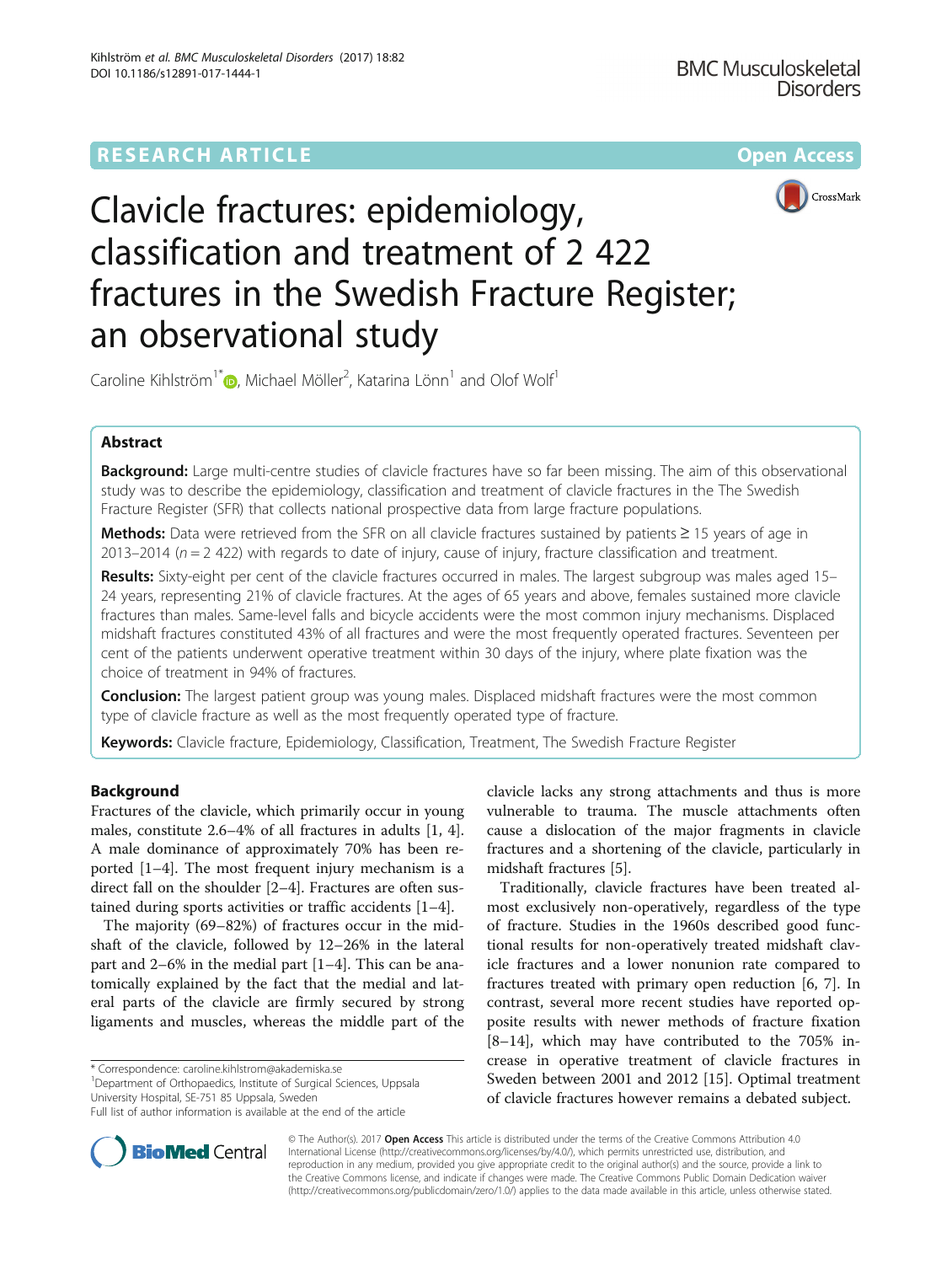The most commonly used operative method today is open reduction and internal plate fixation; a smaller number of fractures are treated with intramedullary nails, pins or wires [[14, 17](#page-8-0)].

Because the treatment of clavicle fractures is a debated question and because there are no national guidelines in place for it in Sweden, treatment can vary between different departments, with regards both to which fractures are operated and operative method chosen ([[18\]](#page-8-0)).

Previous studies on clavicle fractures have generally been limited to one specific orthopaedic department at a time and thus to a limited patient material [\[2](#page-8-0)–[4](#page-8-0)] with susceptibility to local treatment traditions that may not adequately reflect a more general treatment routine. Multi-centre studies that include conformed data from a large number of departments have so far been missing. The largest study populations in epidemiological studies are also at least 20 years old [[2](#page-8-0)–[4\]](#page-8-0). Much has happened in the area of treatment of clavicle fractures since then, especially with the rate of operative treatment having increased substantially even with an absence of studies showing compelling evidence to support this [\[15\]](#page-8-0). An updated study on the current epidemiology, classification and treatment of clavicle fractures in a more generalised setting would hopefully create a framework for contextual aid for future analysis of the best treatment for clavicle fractures. The aim of this study was therefore to describe the modern epidemiology, classification and treatment of clavicle fractures in Sweden, with a secondary aim of assessing the presence of polytrauma in patients with clavicle fractures.

# Methods

### Data collection and study population

In the Swedish Fracture Register (SFR), started in 2011, information about fractures of the extremities, pelvis and spine is registered locally in affiliated departments, building up a national database of the epidemiology, classification and treatment of different fractures [\[19](#page-8-0)]. Affiliated departments are hospital-based and include university hospitals, district general hospitals and general hospitals since 2013, creating a mixed catchment population. At the end of 2013, there were 7 registering departments (1 university hospital, 5 general hospitals and 1 district general hospital). The number had increased to 22 at the end of 2014 (3 university hospitals, 11 general district hospitals and 8 district hospitals). The number of orthopaedic departments that treat fractures in Sweden is approximately 55. Hence apprixmately 44% of Sweden's orthopaedic departments reported to the SFR at the end of the study period. Due to lack of full national coverage, the SFR can not provide numbers on incidence of fractures but a recent study [[15\]](#page-8-0) showed that the incidence of clavicle fractures in Sweden increased from 35.6 per 100,000 person-years in 2001 to 59.3 per 100,000 person-years in 2012. Clavicle fractures have been registered since April 2012 [\[19](#page-8-0)–[21\]](#page-8-0).

Data collected in the SFR include date of injury, cause of injury, fracture classification and treatment. Inclusion requires the patient to have a permanent Swedish personal identity number and a radiographically verified fracture. Fractures need also to have occurred in Sweden. Fractures that have occurred abroad are excluded from registration [[19\]](#page-8-0). Completeness of registrations of clavicle fractures has yet to be investigated. We have used data from the SFR to construct an observational descriptive register study, employing a crosssectional design. Selection criteria were all registered clavicle fractures sustained in 2013–2014 and patients had to be at least 15 years of age. No additional exclusion criteria were applied.

Medical records and radiographs were also reviewed for the presence of polytrauma in a subset local population comprising all clavicle fractures that were treated at the authors' own orthopaedic department at Uppsala University Hospital during the selected period. The selection of department was made so as to allow for full access to medical records and radiographs. This subpopulation was very similar to the overall population with regards to age, sex and fracture type distribution and is as such representative of the overall study population.

#### Variables

#### Injury mechanism

Four main categories were constructed for injury mechanism – falls, transport accidents, non-traumatic fractures and others. Falls were further sub-categorised into falls on the same level, falls from a level and unspecified falls. Transport accidents were sub-categorised into bicycle accidents, motorcycle accidents and other transport accidents. Pathological fractures, spontaneous fractures and stress fractures were grouped together and labeled non-traumatic fractures. The othercategory included patients who had sustained their clavicle fractures for example from having been pushed to the ground or having suffered a direct impact from a person or object. Many sporting injuries sort into this category.

The registering doctor in the SFR classifies the energy level of the injury. The SFR has no strict guidelines for how to make the distinction between high- and low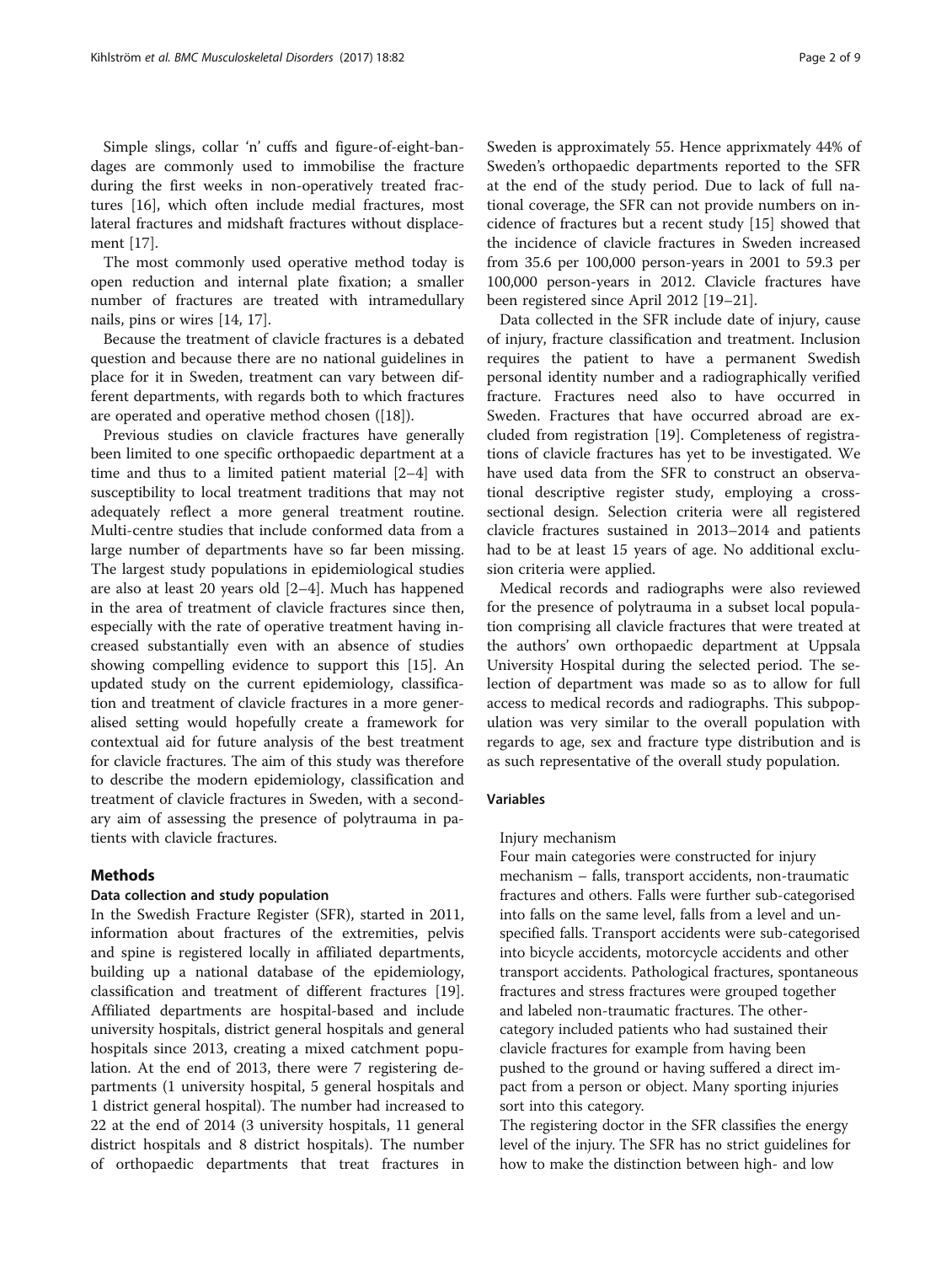energy injuries, making the distinction rather subjective. Examples on how to classify the energy level are however presented in the registration module. Examples of high-energy injuries are traffic accidents, falls from heights and work place accidents with crushing injuries. Low-energy injuries are exemplified as falls on the same level and similar traumas. Fracture classification

Clavicle fractures were classified according to Robinson's classification system for registration in the SFR (Fig. 1) [[3](#page-8-0)].

Primary treatment

Operative treatment methods were divided into fixation with anatomical plates, standard plates, hook plates, intramedullary fixations and other methods. Who performed the operation was also taken into account, i.e. a consultant orthopaedic trauma surgeon, a consultant orthopaedic surgeon or a resident. For the non-operatively treated patients no information was provided on the type of sling received for short-term immobilisation or on the application of physiotherapy. Operative treatment was divided into an acute stage and an early stage. Acute stage operations are defined as such when they are registered in the SFR as the first type of treatment for a particular fracture. Early

operations are defined as operations where nonoperative treatment was the first registered choice of treatment but was abandoned early on for secondary operative treatment, typically after an X-ray follow-up 7–10 days after the injury shows a worsened fracture position. An upper cut-off value of 30 days was applied to filter out seemingly faulty registrations. Fractures being treated operatively after more than 30 days post-injury were considered to have been treated non-operatively as the first choice of treatment. Polytrauma

Polytrauma was defined as having multiple radiographically verified concurrent fractures in addition to a clavicle fracture. All fracture types except for rib fractures were included, because they are usually radiographically diagnosed only if a trauma computed tomography scan has been performed and typically not seen on clavicular projections with conventional x-rays, making their frequency difficult to assess.

# Statistical analysis

Data was summarised for fracture occurence with groupings of sex, age with subgroupings of both 10-year intervals and groupings of young (15–24 year-olds), mature (25–64 year-olds) and old (over 65 year-olds), time

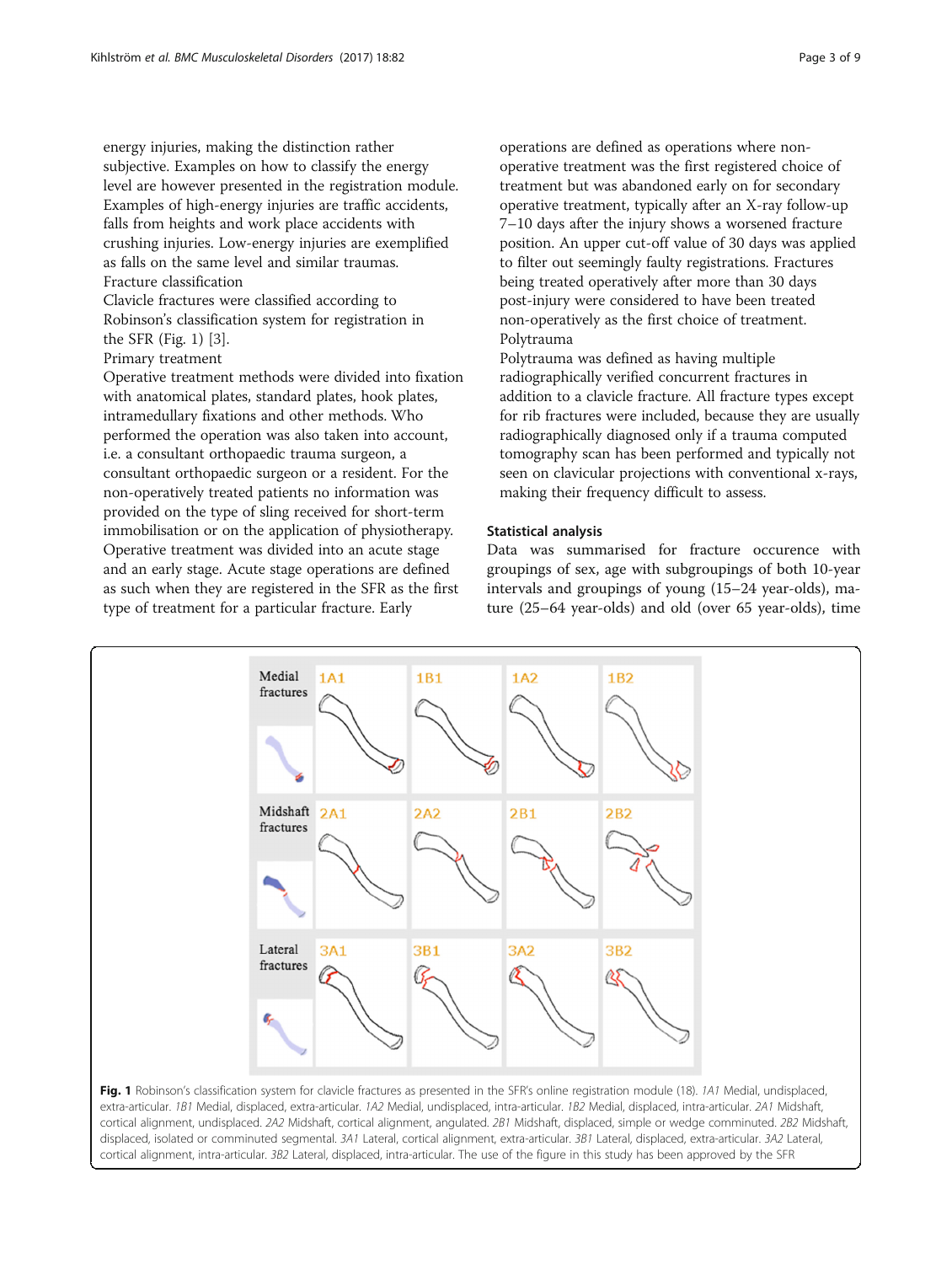of year and day of the week. Because of the descriptive nature of the study, formal testing of potential differences between subgroups was not made. Calculations of means, first and third quartiles and standard deviations (SD) were made.

A minority of the registrations  $(4\%, n = 87)$  were incomplete and lacked one or more types of particular data, such as injury mechanism  $(1\%, n = 24)$ , energy level of injury (1%,  $n = 33$ ) or type of treatment (2%,  $n = 41$ ). In these cases data analysis of percentages is based on the total of each completely registered sub-data set.

# Results

# Epidemiology

We found 2 422 registered clavicle fractures in 2013– 2014; 1 056 in 2013, 1 366 in 2014. Sixty-eight per cent  $(n = 1 654)$  of the clavicle fractures occurred in males and 32% (768) in females, creating a male:female ratio of 2.2:1. Mean age was 48 years (SD 23 years). Mean age was higher in females (mean 59 years, SD 23 years) than in males (mean 43 years, SD 21 years). The fractures occurred more often in younger than in older individuals (Fig. 2), with  $15-24$  year-olds representing  $21\%$  ( $n = 517$ ) of the study population. Males in this age group represented 17% ( $n = 420$ ) of the total fracture burden. As many as 45% of the females  $(n = 348)$  but only 17%  $(n=283)$  of the males were 65 years or older, creating a male: female ratio of 0.8:1 ( $n = 283:348$ ) within the age group.

Fractures more frequently occurred during weekends, particularly on Saturdays, and had a peak occurrence in the summer months of May to August (Figs. [3](#page-4-0) and [4](#page-4-0)).

# Injury mechanism

The most common cause of injury was either a fall, generally on the same level, or a transport accident (Table [1](#page-5-0)). Bicycle accidents were by far the most common cause among the transport accidents, followed by motorcycle accidents. Males and younger patients most commonly sustained their clavicle fractures from transport accidents in comparison to females and older patients who more often sustained their clavicle fractures from a fall.

High-energy trauma was reported as the type of injury in 28% ( $n = 668$ ) of the fractures. Males sustained more high-energy injuries than females: males  $35\%$  ( $n = 538$ ) versus females 17% ( $n = 130$ ). The mean age for highenergy injuries was also lower (41 years, SD 18 years) than that for low-energy injuries (51 years, SD 24 years).

Non-traumatic fractures included pathological fractures ( $n = 10$ ), spontaneous fractures ( $n = 5$ ) and stress fractures  $(n = 2)$ .

#### Fracture classification

Fifty-two per cent  $(n = 1 271)$  of the clavicle fractures occurred on the left side. Four patients sustained simultaneous bilateral fractures and another 11 sustained multiple clavicle fractures on the same or opposite side at separate times of injury during the 2-year period. Only 0.7%  $(n = 16)$  of clavicle fractures were open fractures.

The most frequent fracture location was the midshaft of the clavicle. Among the midshaft fractures, 90% ( $n = 1$ ) 424) had some type of angulation or displacement (2A2, 2B1, 2B2) (Table [2](#page-5-0)). The most common fractures of all were the midshaft simple displaced or wedge comminuted 2B1 fractures. Medial fractures were uncommon. Ninety per cent  $(n = 649)$  of the lateral fractures were extra-articular. Lateral fractures were slightly more often displaced than undisplaced.

Displaced midshaft fractures (2B1 and 2B2) were found in 47% ( $n = 779$ ) of the male patients versus 35%  $(n = 265)$  of the female patients. Conversely, lateral fractures were more frequent in females than in males. Medial and lateral fractures were much more common in the higher age groups while younger patients typically sustained midshaft clavicle fractures.

The majority of the high-energy injuries resulted in displaced midshaft clavicle fractures.

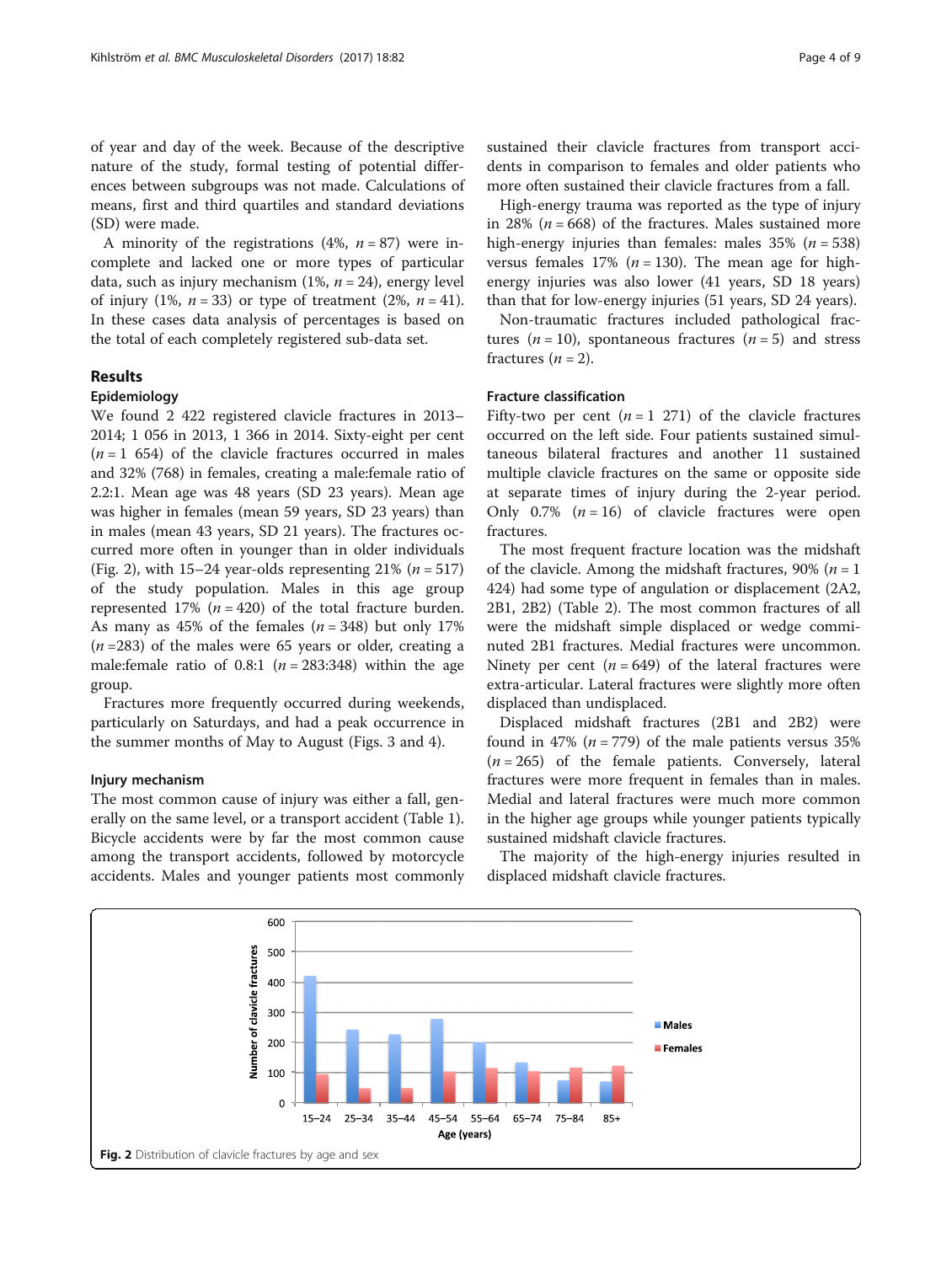<span id="page-4-0"></span>

### Primary treatment

Eleven per cent ( $n = 270$ ) of all fractures were treated operatively in the acute stage as the first choice of treatment after a median of 5 days (interquartile range 4–10 days). An additional 6% ( $n = 138$ ) of the fractures were treated operatively after non-operative treatment had been abandoned at an early stage, after a median of 14 days (interquartile range 11–17 days).

Males, in comparison with females, were more likely to undergo operative treatment in the acute or early stages: 20% ( $n = 323$ ) of the males versus 11% ( $n = 85$ ) of the females. The mean age for operative treatment was 36 years (SD 15 years). The mean age for non-operative treatment was 51 years (SD 23 years).

Eighty percent of the operatively treated fractures were midshaft fractures (Table [3\)](#page-6-0). The most frequently operated fractures were the fully displaced 2B1 and 2B2 midshaft fractures. Together, these two fracture types accounted for 73%  $(n = 296/408)$  of the operatively treated fractures. A fair few of the lateral displaced 3B1 and 3B2 fractures were also treated operatively but since they were not very frequent to begin with, they

accounted for less than 20% of the total number of operated fractures. Few of the midshaft and lateral fractures without full displacement (2A1, 2A2, 3A1, 3A2) and none of the medial fractures were treated operatively.

Anatomical plates were by far the most common choice of operative treatment. Hook plates were used mainly for the lateral displaced extra-articular 3B1 fractures while intramedullary nailing was used mainly for the angulated midshaft 2A2 and simple displaced or wedge comminuted 2B1 fractures.

Consultant orthopaedic trauma surgeons performed 56% ( $n = 227$ ) of the operations, consultant orthopaedic surgeons 35% ( $n = 142$ ) and residents 7% ( $n = 27$ ) (2% of surgeons were undefined).

#### Polytrauma

In the locally reviewed population of 321 clavicle fractures at Uppsala University Hospital 21% of patients (n = 66) had multiple radiographically verified concurrent fractures in addition to their clavicle fracture. The most prevalent concurrent fractures were those of the vertebral column, scapula, cranium and forearm (Table [4](#page-6-0)).

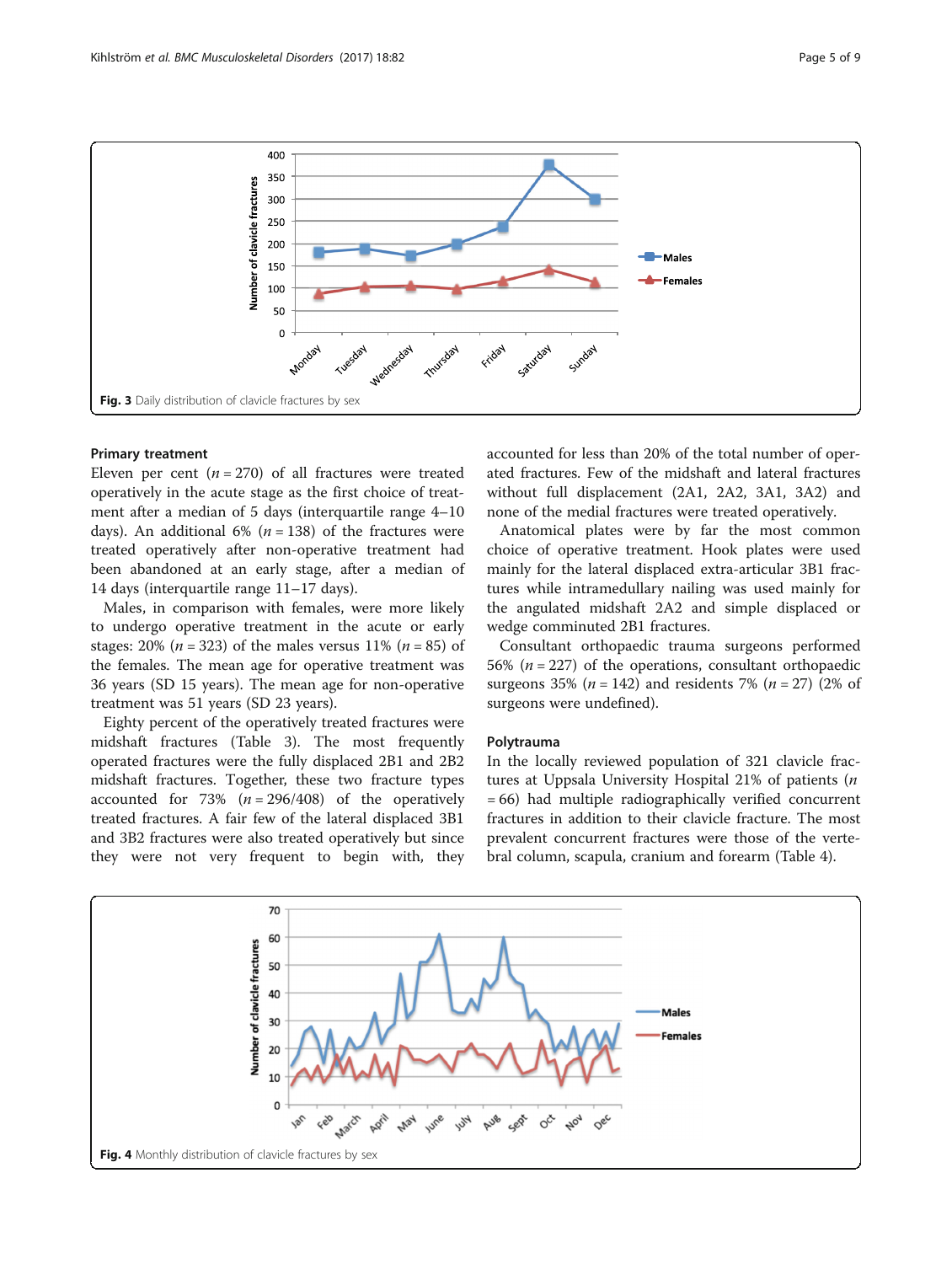|                                | Total, n (%) | Males, $n$ $(\%)$ | Females, n (%) | Young, n (%) | Mature, $n$ $(\%)$ | Old, $n$ $(\%)$ | High-energy (%) |
|--------------------------------|--------------|-------------------|----------------|--------------|--------------------|-----------------|-----------------|
| Fall                           | 1 175 (49.0) | 663 (40.5)        | 512 (67.5)     | 200 (39.0)   | 467 (37.0)         | 508 (81.5)      | 101 (15.2)      |
| Fall on the same level         | 817 (34.1)   | 469 (28.6)        | 348 (45.8)     | 169 (32.9)   | 303 (24.0)         | 345 (55.4)      | 41(6.2)         |
| Fall from a height             | 210(8.8)     | 117(7.1)          | 93 (12.3)      | 10(1.9)      | 101(8.0)           | 99 (15.9)       | 55(8.3)         |
| Unspecified fall               | 148(6.2)     | 77(4.7)           | 71(9.4)        | 21(4.1)      | 63(5.0)            | 64 (10.3)       | 5(0.8)          |
| <b>Transport accident</b>      | 996 (41.5)   | 803 (49.0)        | 193 (25.4)     | 203 (39.6)   | 705 (55.9)         | 88 (14.1)       | 539 (81.1)      |
| Bicycle                        | 492 (20.5)   | 404 (24.6)        | 88 (11.6)      | 58 (11.3)    | 394 (31.2)         | 40(6.4)         | 183 (27.5)      |
| Motorcycle                     | 309 (12.9)   | 298 (18.2)        | 11(1.4)        | 95 (18.5)    | 198 (15.7)         | 16(2.6)         | 233 (35.0)      |
| Other transport accident       | 195 (8.1)    | 101(6.2)          | 94 (12.4)      | 50 (9.7)     | 113(9.0)           | 32(5.1)         | 123 (18.5)      |
| <b>Non-traumatic fractures</b> | 17(0.7)      | 7(0.4)            | 10(1.3)        | 0(0)         | 6(0.5)             | 11(1.8)         | 0(0)            |
| Other                          | 210(8.8)     | 166(10.1)         | 44 (5.8)       | 110 (21.4)   | 84 (6.7)           | 16(2.6)         | 25(3.8)         |
| <b>Total</b>                   | 2 3 9 8      | 1 639             | 759            | 513          | 1 2 6 2            | 623             | 665             |

<span id="page-5-0"></span>Table 1 Injury mechanism by sex, age and high-energy injuries

Young = 15-24 years of age, Mature = 25-64 years old, Old = 65+ years of age. Main groups of injury mechanisms are presented in bold letters, followed by subgroups in normal letters

# **Discussion**

#### Main findings

In this observational study of clavicle fractures in Sweden, the largest patient group was males younger than 25 years of age and the most frequent causes of injury were samelevel falls, bicycle and motorcycle accidents. Displaced midshaft fractures were the most common type of fracture. These fractures, together with extra-articular displaced lateral fractures, were also the most frequently operated fractures. Seventeen per cent of the fractures underwent operative treatment within 30 days of the injury, most commonly with plate fixation.

#### Comparisons with other studies

The sex-related distribution of clavicle fractures is in line with that reported in previous studies [\[1](#page-8-0)–[4](#page-8-0)]. The mean age of our population of 48 years is actually higher than several other studies of adults, where the mean age ranged from 29 to 34 years. However, the youngest age for inclusion has varied between these studies. As in previous studies, we found that the mean age was highest for fractures occurring in the medial part of the clavicle and lowest for midshaft fractures and that the mean age was higher in females than in males [\[1](#page-8-0)–[4](#page-8-0)].

| Table 2 Fracture classification by sex, age and high-energy injuries |  |  |  |
|----------------------------------------------------------------------|--|--|--|
|----------------------------------------------------------------------|--|--|--|

|                 | Total, n (%) | Males, $n$ $(\%)$ | Females, n (%) | Young, n (%) | Mature, $n$ (%) | Old, $n$ $(\%)$ | High energy, n (%) |
|-----------------|--------------|-------------------|----------------|--------------|-----------------|-----------------|--------------------|
| <b>Medial</b>   | 109 (4.5)    | 68 (4.1)          | 41 (5.3)       | 8(1.5)       | 30(2.4)         | 71 (11.3)       | 16(2.4)            |
| 1A1             | 49 (2.0)     | 33(2.0)           | 16(2.1)        | 4(0.8)       | 15(1.2)         | 30(4.8)         | 7(1.0)             |
| 1A2             | 16(0.7)      | 9(0.5)            | 7(0.9)         | 1(0.2)       | 5(0.4)          | 10(1.6)         | 3(0.4)             |
| 1B1             | 33(1.4)      | 18(1.1)           | 15(2.0)        | 3(0.6)       | 7(0.5)          | 23(3.6)         | 3(0.4)             |
| 1B <sub>2</sub> | 11(0.5)      | 8(0.5)            | 3(0.4)         | (0)          | 3(0.2)          | 8(1.3)          | 3(0.4)             |
| Midshaft        | 1 584 (65.4) | 1 168 (70.6)      | 416 (54.2)     | 439 (84.9)   | 889 (69.8)      | 256 (40.6)      | 550 (82.3)         |
| 2A1             | 160(6.6)     | 113(6.8)          | 47(6.1)        | 62 (12.0)    | 70(5.5)         | 28 (4.4)        | 50(7.5)            |
| 2A2             | 380 (15.7)   | 276 (16.7)        | 104(13.5)      | 161(31.1)    | 158 (12.4)      | 61(9.7)         | 107(16.0)          |
| 2B1             | 676 (27.9)   | 489 (29.6)        | 187 (24.3)     | 161(31.1)    | 387 (30.4)      | 128 (20.3)      | 232 (34.7)         |
| 2B2             | 368 (15.2)   | 290 (17.5)        | 78 (10.2)      | 55 (10.6)    | 274 (21.5)      | 39(6.2)         | 161(24.1)          |
| Lateral         | 719 (29.7)   | 410 (24.8)        | 309 (40.2)     | 68 (13.2)    | 351 (27.6)      | 300 (47.5)      | 100 (15.0)         |
| 3A1             | 291 (12.0)   | 144(8.7)          | 147 (19.1)     | 25(4.8)      | 126 (9.9)       | 140 (22.2)      | 25(3.7)            |
| 3A2             | 29(1.2)      | 20(1.2)           | 9(1.2)         | 1(0.2)       | 14(1.1)         | 14(2.2)         | 6(0.9)             |
| 3B1             | 358 (14.8)   | 215 (13.0)        | 143 (18.6)     | 34(6.6)      | 189 (14.8)      | 135(21.4)       | 63(9.4)            |
| 3B2             | 41(1.7)      | 31(1.9)           | 10(1.3)        | 8(1.5)       | 22(1.7)         | 11(1.7)         | 6(0.9)             |
| Not classified  | 10(0.4)      | 8(0.5)            | 2(0.3)         | 2(0.4)       | 4(0.3)          | 4(0.6)          | 2(0.3)             |
| <b>Total</b>    | 2422         | 1654              | 768            | 517          | 1 274           | 631             | 668                |

Young = 15-24 years of age, Mature = 25-64 years old, Old = 65+ years of age. Main groups of fracture classification are presented in bold letters, followed by subgroups in normal letters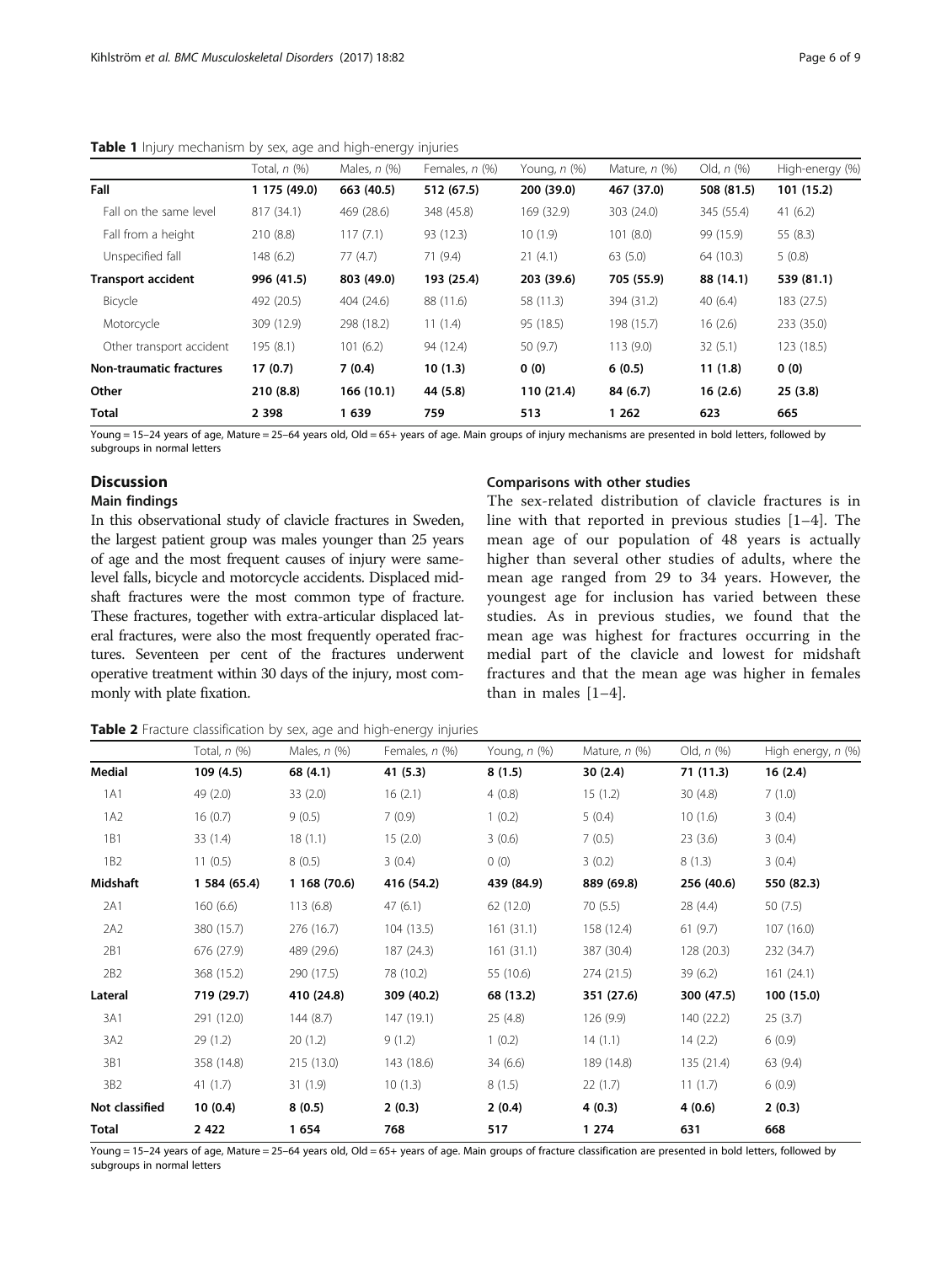<span id="page-6-0"></span>Table 3 Operatively treated clavicle fractures in an acute or early stage by fracture classification including operative method

|                | Total, $n$ $(\%)$ | Anatomical plate, n (%) Hook plate, n (%) |           |           | Standard plate, n (%) Intramedullary fixation, n (%) Other method, n (%) |         |
|----------------|-------------------|-------------------------------------------|-----------|-----------|--------------------------------------------------------------------------|---------|
| Midshaft       | 326 (79.9)        | 281 (88.6)                                | 1(2.4)    | 24 (96.0) | 19 (100.0)                                                               | 1(20)   |
| 2A1            | 2(0.5)            | 2(0.6)                                    | 0(0)      | 0(0)      | 0(0)                                                                     | 0(0)    |
| 2A2            | 26(6.4)           | 20(6.3)                                   | 0(0)      | 3(12.0)   | 3(15.8)                                                                  | 0(0)    |
| 2B1            | 158 (38.7)        | 134 (42.3)                                | 0(0)      | 11(44.0)  | 13 (68.4)                                                                | 0(0)    |
| 2B2            | 140 (34.3)        | 125 (39.4)                                | 1(2.4)    | 10(40.0)  | 3(15.8)                                                                  | 1(20)   |
| Lateral        | 82 (20.1)         | 36 (11.4)                                 | 41 (97.6) | 1(4.0)    | 0(0)                                                                     | 4(80.0) |
| 3A1            | 4(1.0)            | 1(0.3)                                    | 2(4.8)    | 0(0)      | 0(0)                                                                     | 1(20.0) |
| 3A2            | 0(0)              | 0(0)                                      | 0(0)      | 0(0)      | 0(0)                                                                     | 0(0)    |
| 3B1            | 68 (16.7)         | 33 (10.4)                                 | 33 (78.6) | 1(4.0)    | 0(0)                                                                     | 1(20.0) |
| 3B2            | 10(2.5)           | 2(0.6)                                    | 6(14.3)   | 0(0)      | 0(0)                                                                     | 2(40.0) |
| Not classified | 0(0)              | 0(0)                                      | 0(0)      | 0(0)      | 0(0)                                                                     | 0(0)    |
| <b>Total</b>   | 408               | 317                                       | 42        | 25        | 19                                                                       | 5       |

Medial fractures are not included in the table because none of the medial fractures were treated operatively. Main groups of fracture classification are presented in bold letters, followed by subgroups in normal letters

Clavicle fractures occurred more frequently during the weekends and during the summer months. The finding is consistent with previous Swedish studies [[2, 4\]](#page-8-0) but in contrast with the findings of an Italian study [\[1](#page-8-0)]. Inasmuch as clavicle fractures are closely related to physical activities, the difference in frequency is possibly due in large part to an increase in outdoor activities during summer and weekends in Sweden.

Same-level falls have been reported as the most common cause of clavicle fractures not only in this but in previous studies as well [\[2](#page-8-0), [3\]](#page-8-0). An Italian study reported the most common cause of fractures to be accidental falls in elderly but traffic accidents in young adults [\[1](#page-8-0)], which is not far off from the results of this study.

The finding that bicycle accidents were the second most common cause of clavicle fractures is in agreement with

**Table 4** Concurrent fractures within each fracture group in addition to a patient's clavicle fracture in patients seen at Uppsala University Hospital

| Concurrent fracture location             | Fractures, n (%) |
|------------------------------------------|------------------|
| Vertebral column                         | 19 (18)          |
| Scapula (including 2 floating shoulders) | 15(15)           |
| Cranium                                  | 13(13)           |
| Radius and/or ulna                       | 11(11)           |
| Hand                                     | 10(10)           |
| Humerus                                  | 7(7)             |
| Sternum                                  | 7(7)             |
| Pelvis                                   | 6(6)             |
| Femur                                    | 5(5)             |
| Tibia and/or fibula                      | 5(5)             |
| Contralateral clavicle, foot or patella  | 5(5)             |
| Total                                    | 103              |

another Swedish epidemiological study demonstrating that bicycle accidents caused 45% of the clavicle fractures in females and 26% in males aged 15 years and above [[2\]](#page-8-0). It is however in contrast with the findings of a Scotland-based epidemiological study [[3\]](#page-8-0), where only 11% of clavicle fractures were sustained through bicycle accidents, suggesting bicycle accidents are a more common cause of clavicle fractures in Sweden than in Scotland. The Scottish study population was however younger than ours, with a mean age of 34 and a lower age limit for inclusion of 13.

As in previous studies, left-sided fractures were slightly more common than right-sided fractures [[2, 4, 5](#page-8-0), [10](#page-8-0)], whereas bilateral clavicle fractures and open fractures were uncommon [\[1](#page-8-0), [2](#page-8-0), [14](#page-8-0)].

The distribution of fracture types is consistent with previous results [\[1](#page-8-0)–[4](#page-8-0)]. Sociodemographic variations such as age or sports involvement among the population as well as injury mechanism should reasonably affect the distribution, suggesting similarities in these areas between our nationally collected data with previous single-department studies.

Clavicle fractures were the single most common fracture type in polytrauma patients at the Orthopaedic Department, Sahlgrenska University Hospital (Möller M., Sahlgrenska University Hospital 2016, personal communication February 13). The reported frequency of concomitant orthopaedic injuries has varied somewhat between different studies in the past. Robinson [\[3](#page-8-0)] reported that among his population of 1 000 patients, 142 required inpatient care, and out of these, 75 had other orthopaedic injuries. A Swedish study [\[2](#page-8-0)] reported that only 5% of 185 patients had another extremity fracture with an additional 20% having rib fractures. In comparison to these studies, we had a large proportion of orthopaedic multiple trauma patients in our local population. This observation might be explained with the argument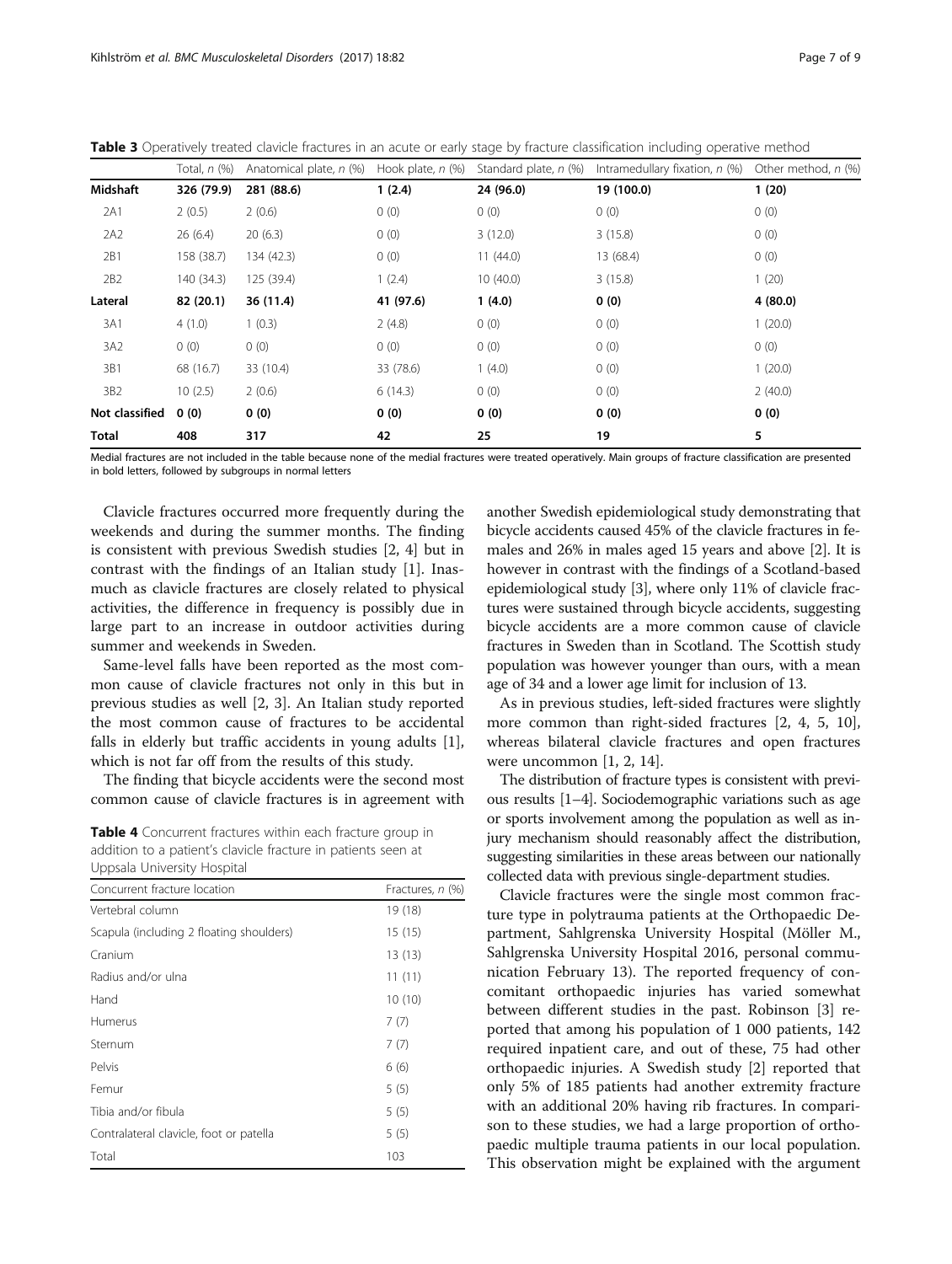that Uppsala University Hospital is a regional referral centre for polytraumatised patients in need of orthopaedic and neurosurgical treatment.

Our rate of operative treatment was lower than that reported in a meta-analysis of 2 144 midshaft fractures [[14\]](#page-8-0), where as many as 47% of the total number of fractures and 79% of the displaced midshaft fractures were treated operatively. The most commonly operated fractures, the displaced midshaft ones, occurred more often in males than in females, which can help explain why the rate of operative treatment was higher in males than in females. In the meta-analysis [\[14\]](#page-8-0) intramedullary fixation was more common (17%) than in our material (5%). Previous studies have shown similar results with regards to epidemiology and classification of clavicle fractures, which might otherwise have helped to explain the discrepancies in treatment. It therefore seems like treatment decisions are influenced much by local traditions and surgeon preferences, a notion that is supported in the literature [\[15](#page-8-0)]. Since convincing evidence to support the selection of one or the other type of treatment (operative versus non-operative treatment, plate fixation versus intramedullary nailing etc.) is missing, this is hardly surprising.

#### Strengths of the study

One of the strengths of the present study is that using data from the SFR provides a very large database of clavicle fractures. Data on 2 422 clavicle fractures were uniformly recorded in the SFR according to a pre-specified standard. The material describes national prospective data, reducing the bias of local differences in epidemiology, sociodemographics and treatment traditions. A validation study of the SFR showed high accuracy in classification of tibia fractures when comparing registered data to a gold standard, as well as good inter-observer agreement [[22\]](#page-8-0). Another strength of this observational study is that all data were collected during a recent short period of only 2 years, whereas data collection in earlier studies has often been conducted for many years [[1](#page-8-0), [3](#page-8-0), [13](#page-8-0)]. This provides an up-to-date overview of epidemiology, classification and treatment of clavicle fractures in recent time. Our minimum age (15 years) was higher than that of many other studies [\[1, 3](#page-8-0), [13\]](#page-8-0), which in our opinion creates a better platform for analysis of an adult population because of the clinically significant high remodelling capacity of clavicle fractures in children and adolescents [[23\]](#page-8-0).

#### Limitations of the study

The SFR's coverage at the end of the study period was, with 22 participating departments, approximately 44% of Sweden's orthopaedic departments. Although more representative of the national population of clavicle fractures than singe-centre studies, the incomplete coverage is a limitation. Completeness has not yet been investigated in the area of clavicle fracture registrations in the SFR. The classification of clavicle fractures in the SFR has not yet been validated.

#### Implications and future research

This study is unique in the sense that it assesses uniformly registered data on epidemiology, classification and treatment of clavicle fractures from a large number of orthopaedic departments. The best treatment for clavicle fractures is a debated subject. In order to know how best to treat them, we must first know what and whom we are treating. This study serves as an up-to-date overview of modern clavicle fractures that will hopefully provide a framework for future research on the treatment of clavicle fractures. Future studies should focus on outcome aspects of the treatment of clavicle fractures in order to obtain better guidelines for treatment.

#### Conclusions

In conclusion, we have described the epidemiology of clavicle fractures that were registered over a 2-year period in the prospective national SFR for injury mechanism, fracture classification and treatment. The largest patient group was young males. Displaced midshaft fractures were the most common type of clavicle fracture as well as the most frequently operated type of fracture.

#### Abbreviations

SFR: The Swedish Fracture Register

#### Acknowledgements

Not applicable.

#### Funding

No external sources of funding have been used.

#### Availability of data and materials

The data sets analysed during the current study are available from the corresponding author on reasonable request.

#### Authors' contributions

CK analysed the data and wrote the manuscript with close guidance from OW, constructed tables and figures and compiled references. MM helped with data collection and revised the manuscript. KL provided general input and support along the way. OW planned the outline of the project, collected data and revised the manuscript. All authors read and approved the final manuscript.

#### Authors' information

Not applicable.

#### Competing interests

The authors declare that they have no competing interests.

#### Consent for publication

Not applicable.

#### Ethics approval and consent to participate

The study was approved by the regional ethical review board in Uppsala, Sweden (Dnr 2015/103). Consent to participate has not been collected as this is not necessary for this type of Swedish national quality registry according to current register praxis as established by The Swedish Association of Local Authorities and Regions, SALAR. After registration in the SFR, patients are informed of their inclusion and can opt to have their registered information deleted.